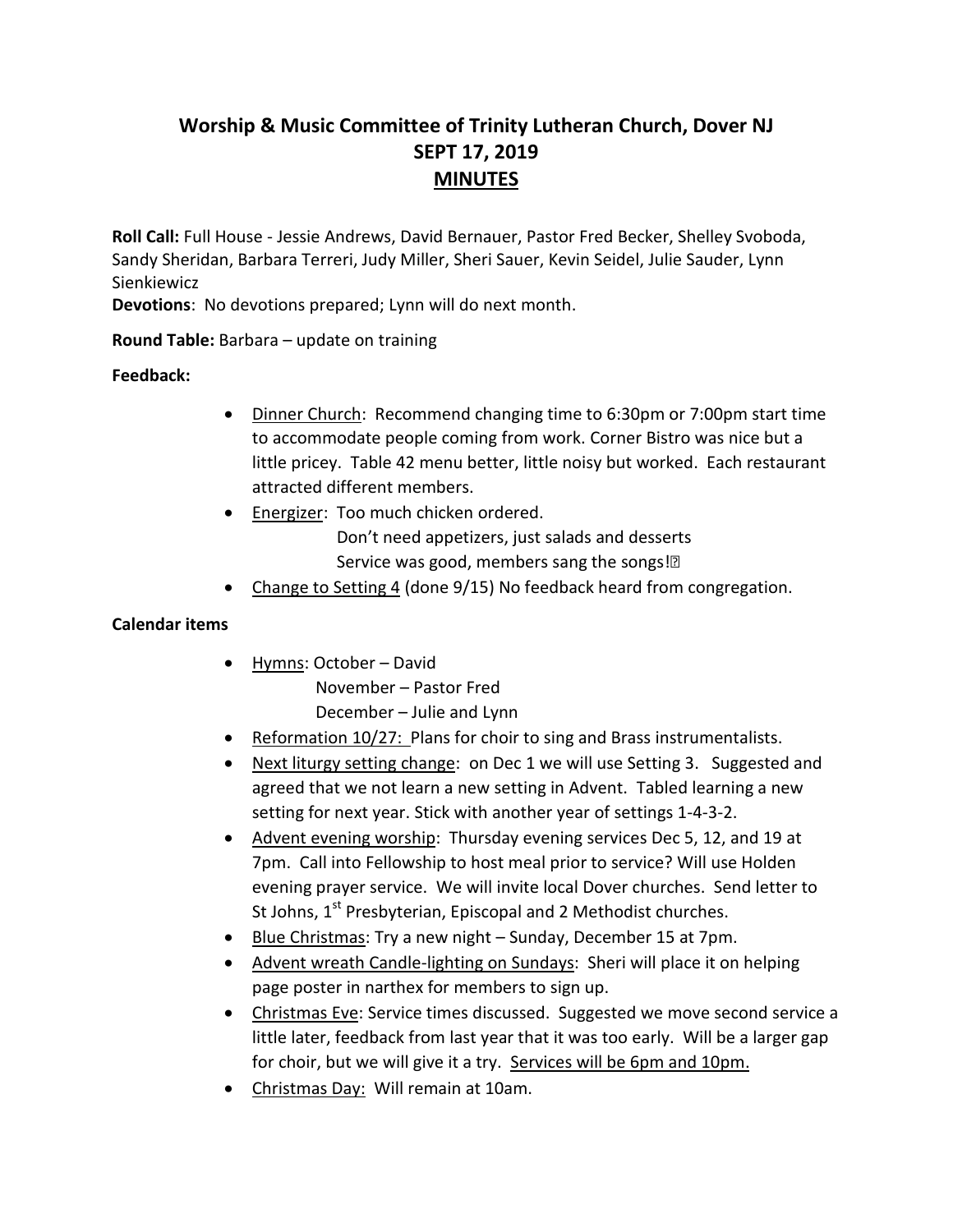- Helping page sign-up feedback: Poster method on narthex door seems to be working for most positions. Still need greeters! Advantage is that members are available for the day they are scheduled and has cut way down on calls to Kathy saying, "I won't be around next Sunday."
- Decorating team dates:
	- o 11/29- Advent decorating
	- o 12/22- decorate sanctuary after service. Suggested would be nice to serve lunch after.
	- o George Seidel will organize which date he and Bald Eagles/Silver Foxes want to put the tree up – probably  $12/22$ . Discussed that we need a new tree soon. Members of decorating team to visit a place in Cranford to look, probably for next year. Mentioned that a new tree may be much heavier as most are designed with branches attached and a folding mechanism. May need more help when setting up.
	- o Working w Kathy on bulletin inserts, cost of poinsettias, supplier for poinsettias. Sunnyside florist may be an issue due to owner's change in business plan. He will keep us updated as to whether we need to go elsewhere.

## **Follow up items**

- Choir scholarship program update: Kevin met with chorus teacher at Roxbury. Flier made up for school and for teacher to hand out. No response yet. It is early in school year. Kevin may try to at least get some students to join choir for reformation and hopefully pique some interest. If no response from Roxbury we could possibly look at schools in other towns.
- Singing Psalms: Would like to try this and see how it goes. Discussion that people who like to sing think it's a good idea, but may get resistance from non-singers in congregation who won't be able to participate? We will institute singing Psalms on December 1, first Sunday of Advent and continue through the Christmas season.
- Multiple readers: Suggested we try multiple readers to give more members a chance to participate. One reader for  $1<sup>st</sup>$  lesson and a different reader for  $2<sup>nd</sup>$ lesson. Start this Dec 1, Advent.
- Leadership Training: Saturday, September 28 at 9am. Continental breakfast will be served. All set. Hoping more members sign up. Will announce one last time.
- Altar Guild: Lost a couple members. Not attracting new members to join. Solution: Presently Altar Guild members do the job one month a year. Try using present members and change the job to multiple times during the year. Barbara will be talking to Altar Guild members about this probable change.